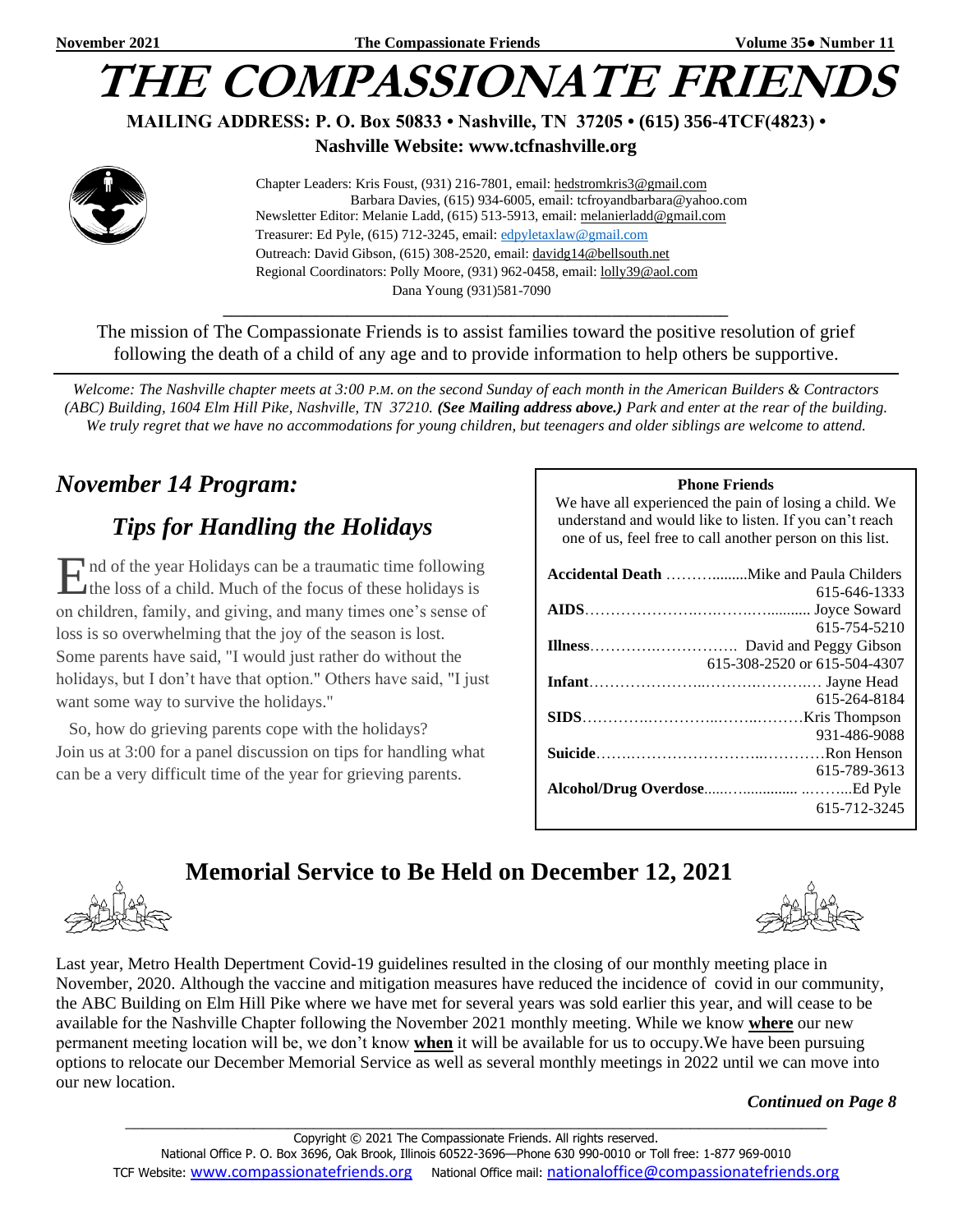## *We remember our children with love and gratitude. We miss their faces, their voices and their smiles. And we do not forget--*

#### *In the month of their births—*

**Christopher William Black** November 23 Son of Ray and Linda Black

**Taylor Christian Brewer** November 2 Son of Justin and Tracy Brewer Grandson of Don and Sherry Eakes and Penny Waters

**Eric DeWayne Brown** November 18 Son of Sharon Brown

**John Roaten Cheadle III (Ro)** November 29 Son of John R. and Nancy Cheadle

> **James Austin Garcia** November 30 Son of Danny and Sherri Garcia

**Tucker Jordan Griffin (TJ)** November 9 Son of Jason and Angela Griffin **Max Hillman Harris** November 10 Son of Becky Harris Brother of Will

**Cole Hansen Kilgore** November 14 Son of Henry and Kathy Beeler Nephew of Kacey Gant

**Mark Elliott Reischman** November 2 Son of Bill and Jean Reischman

**Shane Tanner Scruggs** November 7 Son of Don and Joan Johnson and James and Lisa Scruggs

**Joe Vick (Joey)** November 6 Son of Kay Vick-Bogle Brother of Angie Vick-Hoffman



## *And in the month of their deaths*

**Rosemary Aud** November 15 Daughter of Stephen and Trish Aud

**Jacob Sylvester James Bell** November 30 Son of Mike Bell and Michelle Dodrill **Daniel Matthew Bledsoe (Matt)** November 11 Son of Dan and Barbara Bledsoe Brother of Jason and Kaci

**Stephen Joseph Donlon** November 24 Son of Patrick and Ellen Donlon Brother of Katy, David, John and Elizabeth

**James Wesley Evans (Snowman)** November 24 Son of Brenda L. Nelson Brother of Heather Evans

**Stephen Christopher Gould** November 18 Son of Herb and Susan Gould

**Rylee Grace Honeycutt (Roo)** November 18 Son of Anthony and Magen Honeycutt



## *You Were On My Mind*

You were on my mind . . . When I woke up this morning...

You were on my mind. You were on my mind. You with that genuine enthusiasm, like a kid with his first bicycle.

You with the curiosity and excitement that dads love to be there for.

There's so much of you still with me. Still with us!

It's not fair that we feel cheated or that we won't share your ways anymore. But in reality, after all the tears and inner feelings of pain and sadness pass

We will have joy and great happiness because we shared your days. Your laughter. You.

And when I wake up each morning It will be OK that you were on my mind...

You are on my mind. That's a special place for you to be, because it will be forever.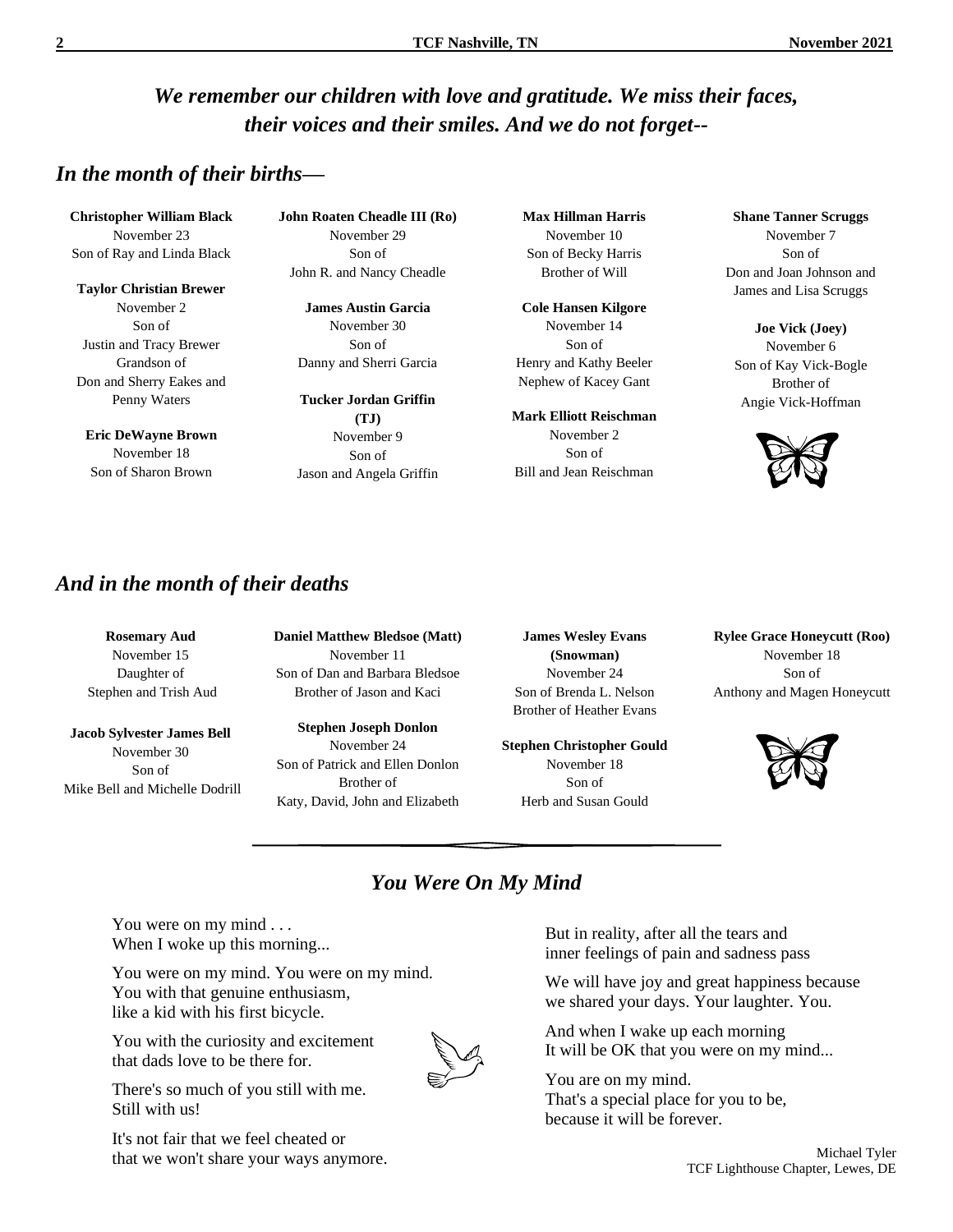#### *Gifts of Love and Remembrance*

*We are deeply grateful for the voluntary gifts of love that make it possible for The Compassionate Friends to offer comfort to those families who do not know today that they will need us tomorrow.*

*Linda Black In loving memory of her son, Christopher William Black* 

*Tom and Jenny Copeland In loving memory of their daughter, Nancy Louise Copeland*

 *Danny and Sherri Garcia In loving memory of their son, James Austin Garcia (Austin)*

*Don and Sherry Eakes Two generous donations In loving memory of their grandson, Taylor Christian Brewer Son of Justin and Tracy Brewer*



*Don and Vickie Garner In loving memory of their son, Aaron Garner*

*John and Betsy Koomen In loving memory of their son, Benjamin Bedell Koomen (Ben)*

> *Kay Vick-Bogle and Angie Vick-Hoffman In loving memory of Their Son and Brother, Joey Vick*

*Each month, Allegra Marketing (615 360-3339) donates the printing of this newsletter as a gift to the families of TCF. Deanna Brown and her family assemble, label, sort and mail the newsletter in loving memory of her son, Marcus Dean Brown. We appreciate so much these people and their generosity to all of us.*

*If you have a memory of someone who has died, give it freely to those who are left behind…in the sharing of memories is born the beginnings of hope and healing*

Darcie Sims

## **What Is Left**

When a child dies, you ask, among other questions, what is left? A beautiful, sensitive, intelligent son has chosen to end his life.<br>What can be left after such a crushing blow? Others will point out that you have a spouse What can be left after such a crushing blow? Others will point out that you have a spouse, other children or grandchildren, perhaps relatives and friends. They are all left. Perhaps you have a career that is left. And yet how meaningless all of those are to a bereaved parent, to one who is suffering the most devastating loss of all. So you continue to search for what it is that is left.

You read books on bereavement scarcely remembering what you have read; you attend meetings, talk with others who have suffered a loss like yours. If you are fortunate you have one or two good friends who, while they cannot fully understand, are there to love and listen. Perhaps there is a therapist who guides you in your search for an answer. But for a long while everything you read or hear has little meaning and certainly cannot provide the answer to your question. Or can it? Does all that you have read and heard and experienced finally come together and answer the questions of what is left?

For me it does. The answer was 13 months in coming, but how clear it seems now. I am left. That's it! I am left and I have been left with the love of Scott. It is a new love, it is different, more intense, it is undemanding, it need not be reciprocated, there are no strings attached. I love this love of Scott's. It warms me and comforts me. It is a wonderful love, but I cannot keep it. It would be wrong to do so; this love is too precious to keep to myself.I am left with love to spare and love to share. It will never run out. He will always be with me to replenish it. I have found my answer! I am left to share Scott's love with you.

> Betty Stevens TCF Baltimore, MD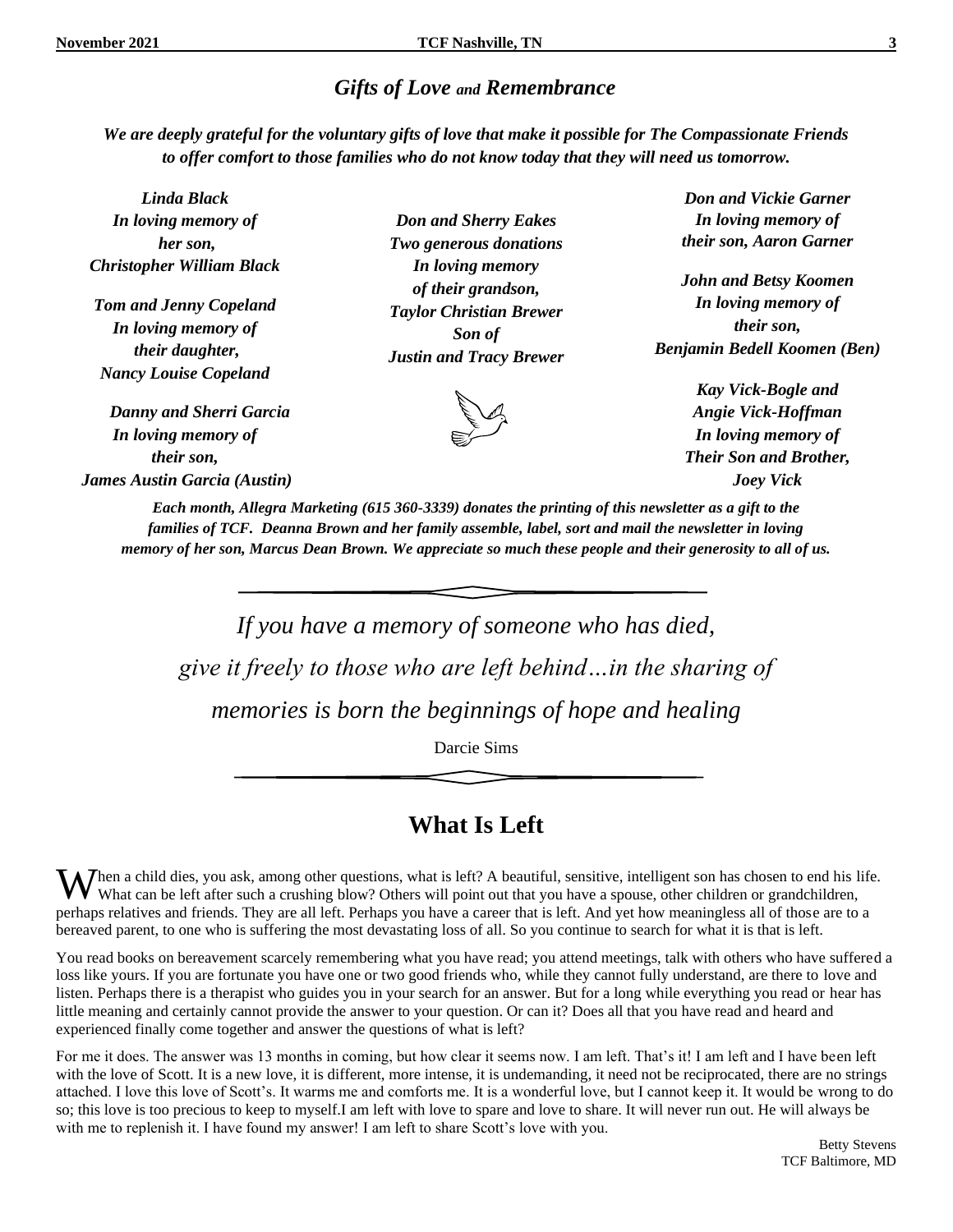## *Autumn In Grief's Garden*

*There is an underlying sadness to autumn. It is the beginning of the end of things – and fueling the flames, its exquisite beauty burns open our hearts, and for those brimming with grief, or remembering gladness, tears overflow from deep within the wells of sorrow.*

From *Catching the Light: Coming Back to Life after the Death of a Child* Genesse Bourdeau Gentry



#### *How Will It Be?*

*Three years of holidays have gone, How will this one be? It's now mid-November, blue sky, gold, russet leaves.*

*The second year almost as hard as the first, in memory, and last year with its dark descent, brought me poetry.*

*What will year's end bring this time? Just celebrations' mire? Or will the love surrounding strong bring peace to damp the fire?*

From *Stars in the Deepest Night: After the Death of a Child* Genesse Bourdeau Gentry

## **On Being Heather Kathleen's Mommy**

 $\mathbf{W}$  e've all heard the saying, "It's better to have loved and lost than never to have loved at all." I don't know that that quote is even correct. What I do know is that on the day Heather was born, had someone told is even correct. What I do know is that on the day Heather was born, had someone told me I could have her for four years, four months and twenty-three days and then she would be gone and I would suffer a pain and sorrow so acute that it would all but kill me; that my personality would change; I'd breathe fire and anger; that it would take almost two years of my life to decide I was still a member of the human race and that I had to accept her death and live the life I was given—like it or not—that my choice on how I'd live that life would be mine alone, I'd do it.

You are gone and I will always want you back. But I wouldn't have missed your short life, Heather, not for anything in the world.

Nothing has changed—I'm your mom, you're my girl. That's it.

Nancy Foye TCF, Clarksville, TN

## *November Again*

*November again, almost winter. Musted world outside, faded red, misty yellow fog in the morning. Even the hardest wind seems kind enough, because we know, we know that stormy blades lie waiting.* 



*November again, almost winter. Gently the heart reaches for the awareness of things to come.*  *Holidays, so we call them. Gently, the heart turns to Christmas—*

*Songs everywhere. And lights. Gently the heart must remember the things gone by, the time gone by, the child gone by.* 

*November again.* 

Sascha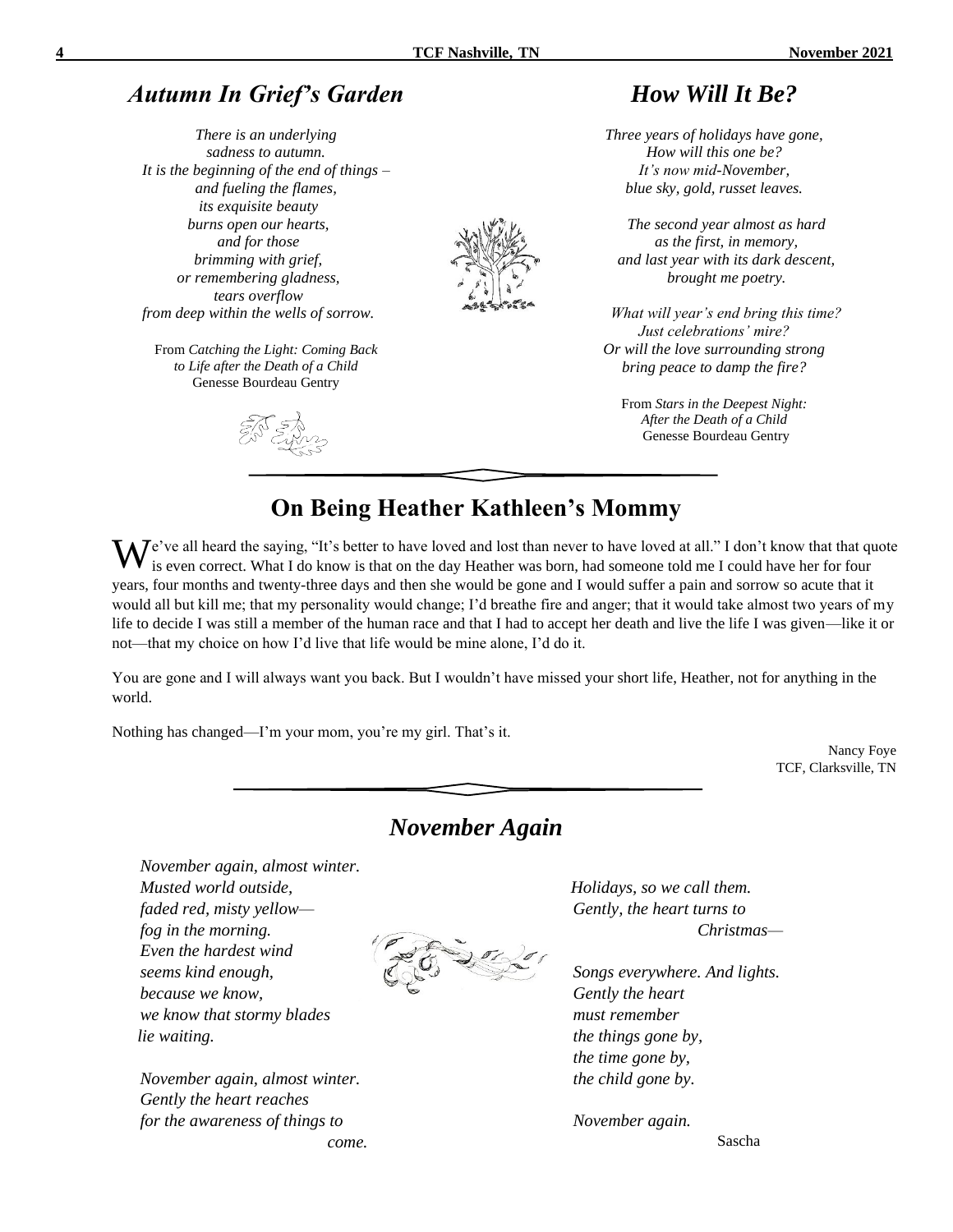## **Some Suggestions for Handling the Holidays**

#### Be Intentional About How You Plan Your Holiday

- Together, as a family, examine the events and tasks of the celebration and ask the following questions:
- Do we really enjoy doing this? Is it done out of habit, free choice, or obligation?
- Is this a task that can be shared?
- Would the holiday be the same without it?

#### Decide What You Can Handle Comfortably

- Whether we are open to talk about our child.
- Whether we feel able to send holiday cards this year.
- Whether we can handle the responsibility of the family dinner, holiday parties, etc., or if we wish someone else to take over some of the traditions this year.
- Whether we will stay at home for the holidays or choose a different environment.
- Shopping is definitely easier if you make the entire list out ahead of time. Then, when one of the "good days" comes along, you can get your shopping done quickly and with less confusion. Shopping online or from catalogs can also help.

#### Don't Be Afraid to Make Changes. It Can Really Make Things Less Painful

- Let the children take over decorating the tree or invite friends to help.
- Open presents the night before the holiday instead of in the morning.
- Have dinner at a different time. Change the seating arrangement.
- Burn a special candle to quietly include your absent son or daughter.

#### Our Greatest Comfort May Come in Doing Something for Others

- Giving a gift in memory of our child to a meaningful charity.
- Adopting a needy family for the holidays.
- Inviting a guest (foreign student, senior citizen, someone who would otherwise be alone) to share the festivities.

#### Evaluate Your Coping Plans

- Do your plans isolate you from those who love and support you best?
- Do your plans allow for meaningful expression and celebration of what the particular holiday means for you?

#### Let Your Plans and Limits Be Known

- Write or phone family and friends to let them know of any intended changes.
- Share with friends and family how you plan to approach the holiday and how they can best help you.

#### Don't Be Afraid to Experience Enjoyment

- Enjoyment, laughter, and pleasure are not experiences in which you abandon your lost child. You have not forgotten him/her. Your child would not want you to be forever sad; you need not feel guilty over any enjoyment you may experience.
- Give yourself and members of your family permission to celebrate and take pleasure in the holiday.

Finally, as you seek to make sensible plans, remember to make them firm enough to support you, but flexible enough to leave you some freedom. Most important, take time in your plans…to love and let yourself be loved — for this is the real gift of the holiday season.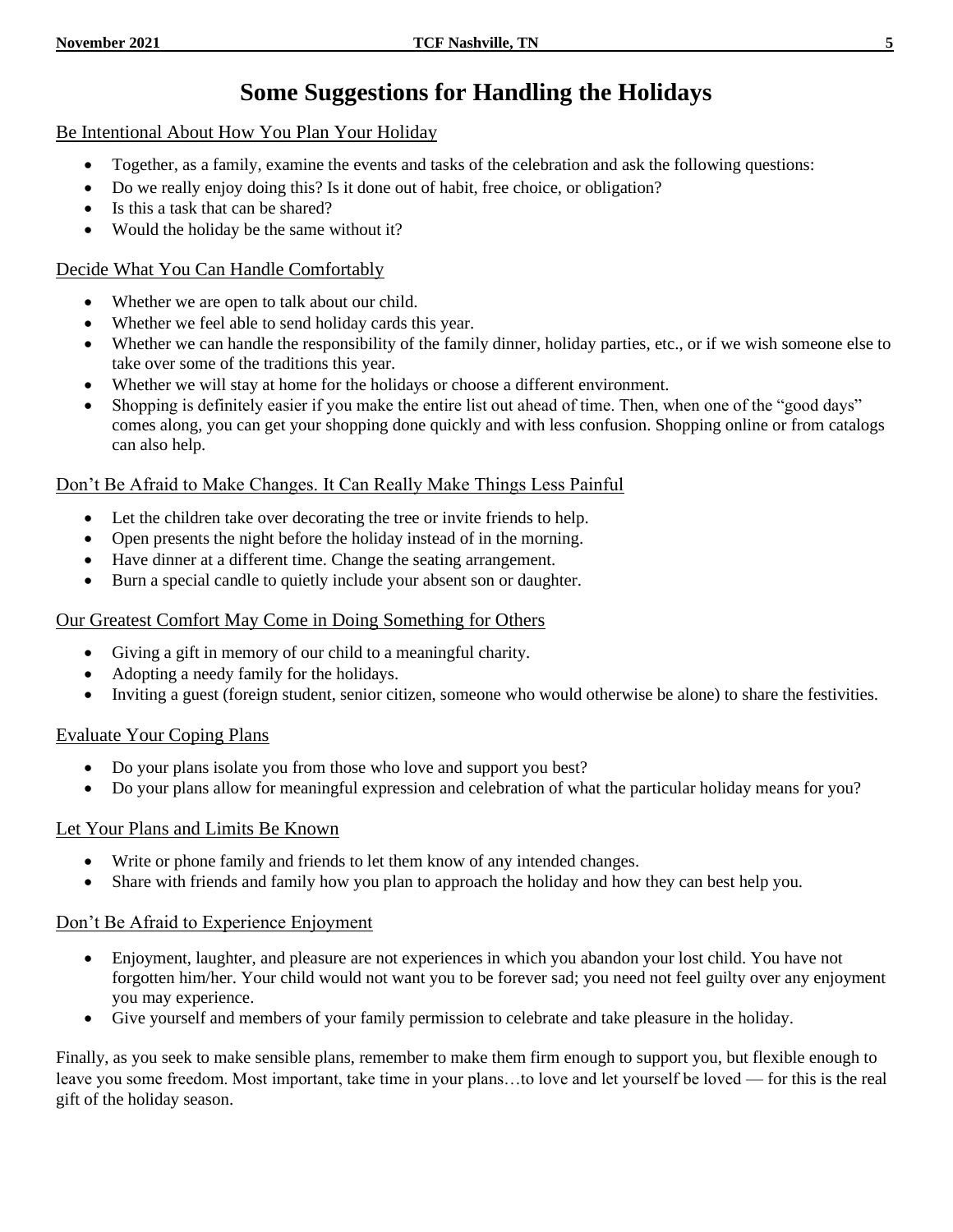## **Holiday Gifts for Children Needed**

Every year for the past 15 years TCF Nashville families have generously donated toys and gifts to the children of Youth Villages in Middle Tennessee that works with children who are not living at home and are under foster care for the holidays. The children range in age from 6 to 18. This year we will *NOT* be collecting these gifts at our Memorial Program as in the past but we do not have to abandon this tradition of helping these children.

Instead of bringing gifts to the Memorial, here are some alternatives:

- Make a monetary donation of any amount online by going to the website for Youth Villages Middle Tennessee, and choosing the 'Donate' tab. When making your donation, include "Holiday Heroes" in the "Leave a comment" box.
	- Be a Holiday Hero by signing up to sponsor a specific child. As a Hero you will receive a specific child's wish list (ages newborn to 23), shop for their gifts and return them unwrapped to Youth Villages' Nashville collection site. As a hero you will receive a specific child's wish list (ages newborn to 23), shop for their gifts and return them unwrapped to Youth Villages' Nashville workshop. The amount to be spent on each shild is \$100 - \$150. To be a Holiday Hero to a child in need, please contact Greg Shott at (61) 250-7262 or email [greg.schott@youthvillages.org.](mailto:greg.schott@youthvillages.org)
- Purchase gifts from the suggestions below to be used for children who come into Youth Villages programs during the last two weeks before Christmas. Drop off your gifts in person by December 15 at 301 Plus Park Blvd, Suite 110, Nashville, TN 37217.

#### Suggested gifts include:

Art supplies & Craft Kits DVD's (PG-13 and Under) Gift cards such as Wal-Mart, Target, Amazon Current Rap/ Pop CD's (Teen Rated) MP3 Player/iPod Shuffle CD Players/ Boom Box Gameboy Games (Teen Rated)

Xbox/Play Station Games (Teen Rated) Remote Control Cars, Trucks or Planes Girlie things like journals, gel pens, scrap booking items Board Games (Monopoly, Life, Mouse Trap, Jenga, Uno etc.) Barbie Dolls & Accessories for Barbie

Matchbox/ Hot Wheels car play sets Lego Sets Hats, Gloves & Scarves Nail Kits & Polish Action Figure/Superheroes Toys Jewelry & Hair Accessories Sport Equipment, Balls etc. Young Adult Books

s many of us feel compelled to do "something" in honor of our lost children (grandchild in my case who died in a As many of us feel compelled to do "something" in honor of our lost children (grandchild in my case who died in house fire), I have put together a public service video in honor of 5-year-old Kamden, hoping to save lives by encouraging people to test their smoke alarms regularly.



I'm trying to get the video widely viewed by as many audiences as possible between now and November 7, when we change our clocks. Please watch this video, test your smoke alarms, and share with family and friends so we can help save other innocent lives: **[www.Time2Test.org](http://www.time2test.org/)**.

> Laura Buchanan TCF, Nashville, TN

*Grieving takes time. Give yourself time.*

Pamela Hagens TCF, Nashville, TN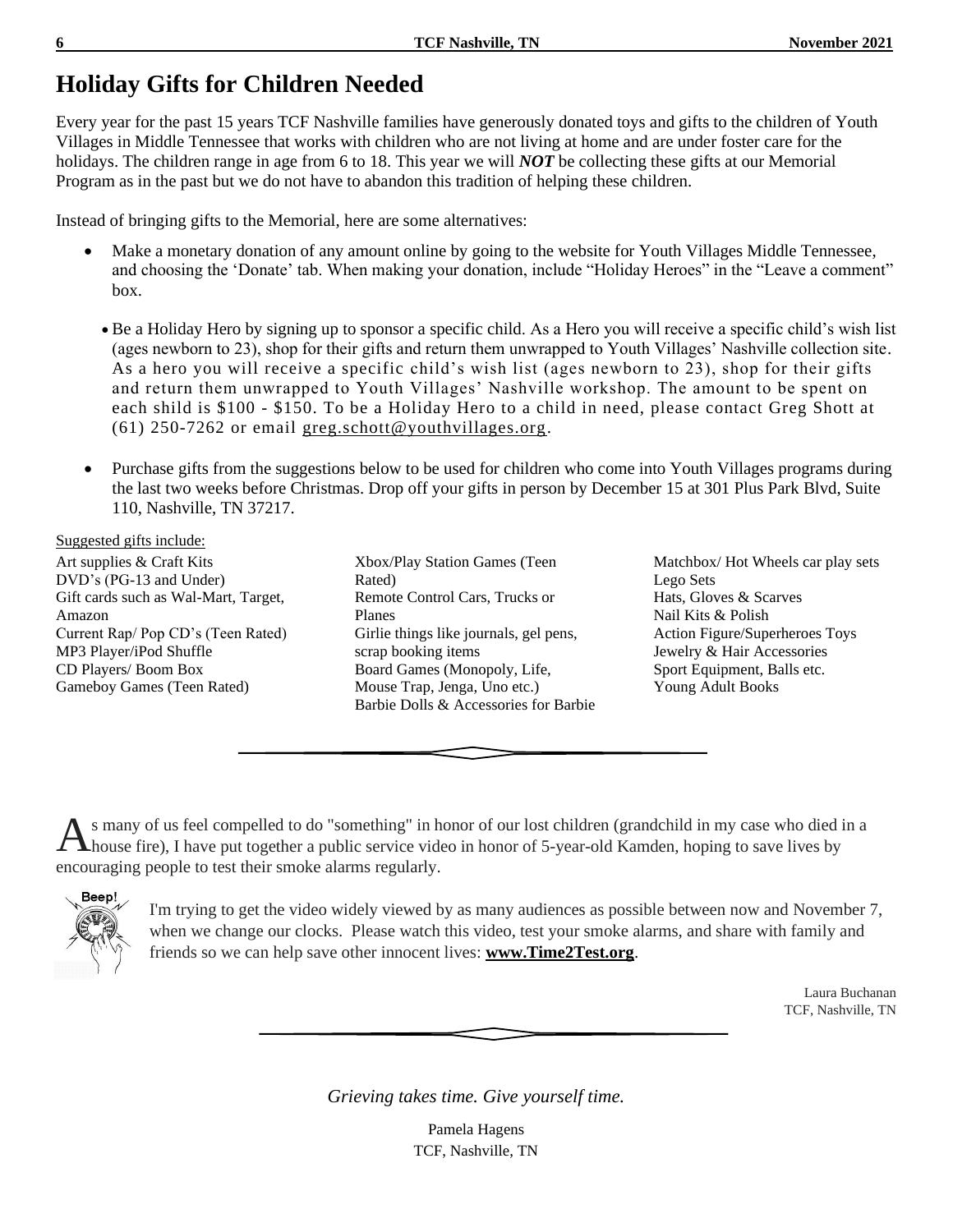## **I Never Believed...**

never believed I would see another season change with gladness. I never believed I would see the world again without I never believed I would see another season change with gladness. I never believed I would see the world again withouth the haze of tears. I never expected to actually laugh again. I never felt my smile would return and fe face. I never hoped for another day when I would not want to die. I never envisioned a world that could again be bright and full of promise. I believed that all that had passed from me the day he died and went away, never to return. But I was wrong, and I know that in the fullness of your grieving, you too will come to understand that life goes on...that it can still have meaning...that even joy can touch your life once more.

Don Hackett TCF Hingham, MA



## **MEMORIAL SERVICE DECEMBER 12, 2021**

- - - - - - - - - - - - - - - - - - - - - - - - - - - - - - - - - - - - - - - - - - - - - - - - - - - - - - - - - - - - - - - - - - - - - - - - - - - - - - - - - - - - - - -



**ur 2021 Memorial Service will be an in-person service as we have done in the past, however we are also considering a video similar to what we did last year to be used ONLY in the event it becomes impossible to do an in-person service and we are investigating the possibility of Live Streaming the service. See details on Page 1. We hope that all who want to will participate in person in the live event. Please provide your email address below in case we need to contact you concerning a change in the service.**  O

#### **EVERY FAMILY WISHING TO TAKE PART IN THE MEMORIAL SERVICE MUST COMPLETE AND SUBMIT THIS FORM.**

**Your form must be received no later than Wednesday, December 1, 2021 for your child's photo to be included. We're very sorry, but no photos may be accepted after December 1.**

**Please send your completed form directly to Lamar Bradley by email or by mail to the address below. Be sure to include your child's name as you want it to be read (including phonetic pronunciation).**

**Old Hickory TN 37138** 

**Lamar Bradley Email: lamar.bradley@comcast.net 4772 Cascade Drive, or (Be sure to include your child's name)**

**Instructions: Please send an original 5x7 photo (no copies, please). If a 5x7 is not available, any size will do; however, the 5x7 or larger is easier to process and yields a better image. Do not write on the photo, but be sure to place a sticky note on the back of the photo with your name and the child's name clearly printed. The original will be returned to you at a future meeting.** 

**Child's name: \_\_\_\_\_\_\_\_\_\_\_\_\_\_\_\_\_\_\_\_\_\_\_\_\_\_\_\_\_\_\_\_\_\_\_\_\_\_\_\_\_\_\_\_\_\_\_\_\_\_\_\_\_\_\_\_\_\_\_\_\_\_\_\_\_\_\_\_\_** 

**Please print the name as you wish it to be read at the service along with phonetic pronunciation, if needed.** 

#### **Please initial one of the following:**

I/we are enclosing an original photo of my child to be included in the Memorial Service and I/we consent to the use of my/our child's **name and photo in the prerecorded and/or Livestream program.** 

Please use my/our child's photo from last year in the online Memorial Service and I/we consent to the use of my/our child's name and **photo in the prerecorded and/or Livestream program.**

Please do not include a photo of my/our child in the Memorial Service, but please have my/our child's name read as a part of the **service. I/we consent to the use of my/our child's name in the prerecorded and/or Livestream program.** 

**\_\_\_\_\_\_Please do not include a photo of my/our child or my child's name in the Memorial Service, but I will attend the in-person service.**

#### **Print your name and the set of the set of the set of the set of the set of the set of the set of the set of the set of the set of the set of the set of the set of the set of the set of the set of the set of the set of the**

**Signature\_\_\_\_\_\_\_\_\_\_\_\_\_\_\_\_\_\_\_\_\_\_\_\_\_\_\_\_\_Email\_\_\_\_\_\_\_\_\_\_\_\_\_\_\_\_\_\_\_\_\_\_\_\_\_\_\_\_\_\_\_\_\_\_\_\_\_\_\_\_\_\_**